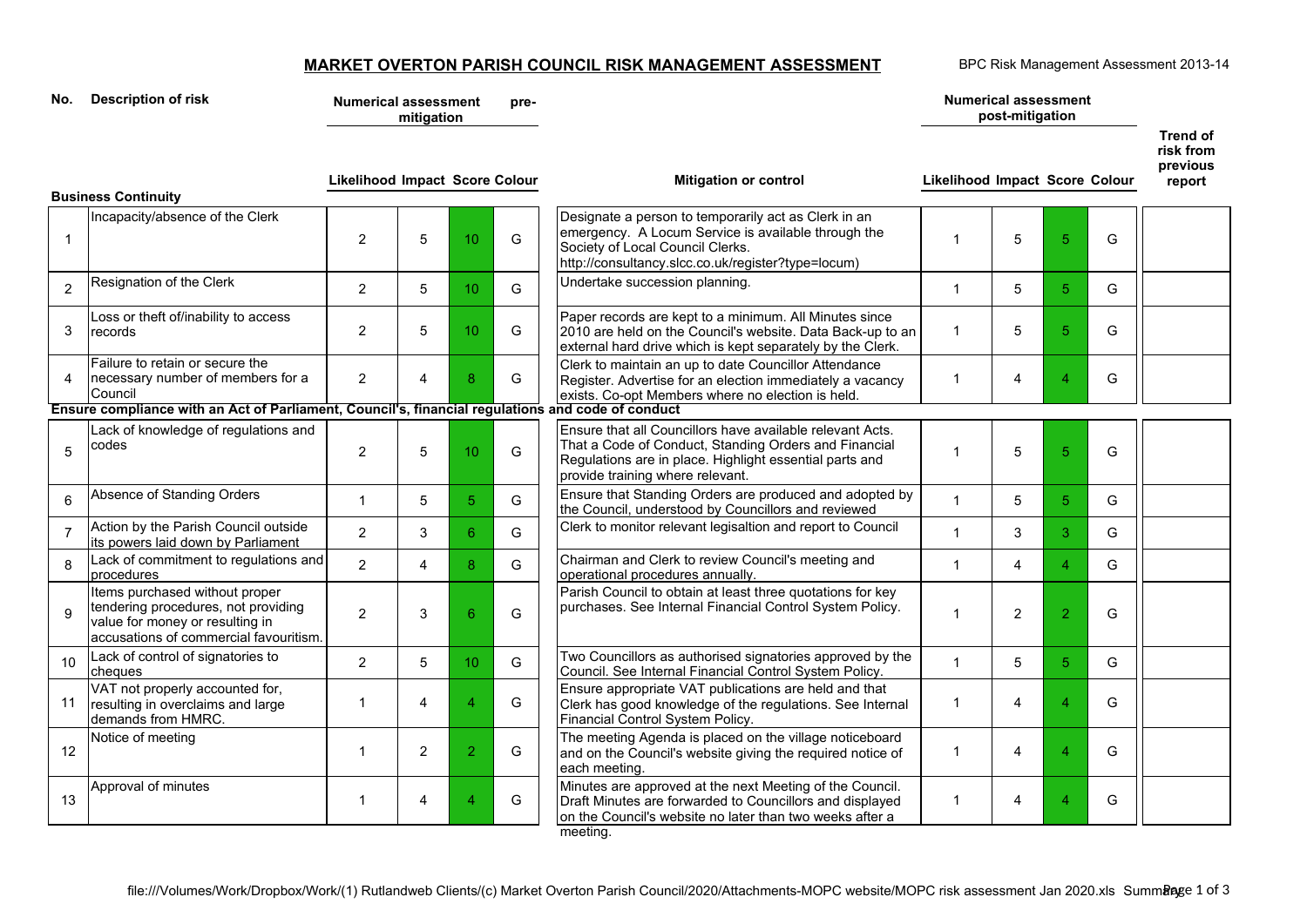| 14 | Register of interests                                                                       | $\overline{2}$ | 5 | 10              | G | Councillors are required to declare an interest in any item<br>of business and this is recorded in the Minutes. Completed<br>Register of Interests forms are submitted to the Monitoring<br>Officer and regularly reviewed.                                                                                                                                                                                                                                             | $\overline{2}$ | <b>BPC Risk Mar</b><br>5 | 10 | G | ht Assessment 2013-14 |
|----|---------------------------------------------------------------------------------------------|----------------|---|-----------------|---|-------------------------------------------------------------------------------------------------------------------------------------------------------------------------------------------------------------------------------------------------------------------------------------------------------------------------------------------------------------------------------------------------------------------------------------------------------------------------|----------------|--------------------------|----|---|-----------------------|
| 15 | Security of data (IT systems and<br>support)                                                | $\overline{2}$ | 5 | 10 <sup>°</sup> | G | Confidential documents are stored in a locked filing cabinet<br>by the Clerk                                                                                                                                                                                                                                                                                                                                                                                            | 1              | 5                        | 5  | G |                       |
| 16 | Freedom of information                                                                      | $\overline{2}$ | 5 | 10 <sup>°</sup> | G | The Council has adopted the model scheme.                                                                                                                                                                                                                                                                                                                                                                                                                               | $\mathbf{1}$   | 5                        | 5  | G |                       |
| 17 | Payments made without prior approval<br>and adequate control                                | $\mathbf{1}$   | 4 | $\overline{4}$  | G | Ensure that all payments are approved in Council meetings<br>and recorded in Minutes. Where prior payment is required<br>this is approved by the Chairman and a designated                                                                                                                                                                                                                                                                                              | $\mathbf 1$    | 4                        | 4  | G |                       |
|    | <b>Governance and Management</b>                                                            |                |   |                 |   | Councillor.                                                                                                                                                                                                                                                                                                                                                                                                                                                             |                |                          |    |   |                       |
| 18 | Engagement by Members in the<br>operation and activities of the Parish<br>Council           | $\overline{2}$ | 5 | 10              | G | Take every opportunity to publicise the role of the Parish<br>Council through the village newsletter and website.<br>Effective use of village noticeboards. Use key issues to<br>raise profile of Parish Council and to test parishioners<br>views. Publish Councillors contact details on the Website<br>and Village noticeboards.                                                                                                                                     | 1              | 5                        | 5  | G |                       |
| 19 | Impact of Public spending cuts                                                              | $\overline{2}$ | 4 | 8               | G | All Councillors to be made aware that priorities must be set<br>on the basis of the financial capacity of the Parish Council<br>to deliver. Attend training where appropriate.                                                                                                                                                                                                                                                                                          | 2              | 5                        | 10 | G |                       |
| 20 | Lack of engagement by Councillors<br>and Residents on major items of<br>public interest     | $\overline{2}$ | 5 | 10              | G | Ensure publicity through local village newsletter, village<br>noticeboards and website.                                                                                                                                                                                                                                                                                                                                                                                 | $\mathbf{1}$   | 5                        | 5  | G |                       |
| 21 | Lack of knowledge by Councillors on<br>their role, responsibility and<br>accountability     | $\overline{2}$ | 5 | 10              | G | Delegate responsibility to one or two experienced<br>Councillors to assist new Members. Attend any training<br>courses available.                                                                                                                                                                                                                                                                                                                                       | 2              | 5                        | 10 | G |                       |
| 22 | Indaequate insurance cover for<br>members and Clerk                                         | 2              | 4 | 8               | G | Review Risk Assessment by including on Agenda of Parish<br>Council meetings at least annually. Ensure a Risk<br>Assessment is carried out for all new assets and<br>appropriate insurance cover implemented.                                                                                                                                                                                                                                                            | 1              | 4                        | Δ  | G |                       |
| 23 | Lack of appropriate financial controls<br>and reporting                                     | $\mathbf{1}$   | 5 | 5               | G | The Parish Council has Financial Regulations. Clerk to<br>ensure that Receipts and Payments are promptly and<br>accurately recorded. All invoices to be checked and<br>reported to next Parish Council meeting. Clerk to balance<br>accounts against bank statements monthly. Clerk to<br>produce up to date reports at all meetings. Internal Audit<br>checks internal auditor. Internal and External Audit reports<br>to be made available to all Councillors and any | 1              | 5                        | 5  | G |                       |
| 24 | Lack of engagement/knowledge of<br>residents concerns and views                             | $\overline{2}$ | 5 | 10 <sup>°</sup> | G | recommendations acted upon promptly.<br>Public sessions are held before each Council meeting. Use<br>is made of website and village noticeboards.                                                                                                                                                                                                                                                                                                                       | $\mathbf{1}$   | 5                        | 5  | G |                       |
| 25 | Use of funds not in accordance with<br>residents wishes                                     | $\overline{2}$ | 5 | 10 <sup>°</sup> | G | Effective Budget Planning Process. Annual Plan reviewed<br>annually.                                                                                                                                                                                                                                                                                                                                                                                                    | $\mathbf{1}$   | 5                        | 5  | G |                       |
| 26 | Lack of commitment by Members to<br>the budgetary process                                   | $\overline{2}$ | 4 | 8               | G | Include regulations in Standing Orders issued to all<br>Councillors. Place item on Agenda early in the year to<br>remind Concillors of budget process and actions required.<br>Involve all Councillors in budgetary process not solely the                                                                                                                                                                                                                              | $\overline{1}$ | 4                        | 4  | G |                       |
| 27 | Failure to ensure that the annual<br>precept results from an adequate<br>budgetary process. | $\overline{2}$ | 4 | 8               | G | Stark consideration of budgetary process at least four<br>months prior to submission date of Precept. Checks by<br>Clerk/RFO and Internal Auditor. Budget agrred by full<br>Council                                                                                                                                                                                                                                                                                     | $\overline{2}$ | 4                        | 8  | G |                       |

file:///Volumes/Work/Dropbox/Work/(1) Rutlandweb Clients/(c) Market Overton Parish Council/2020/Attachments-MOPC website/MOPC risk assessment Jan 2020.xls Summangge 1 of 3